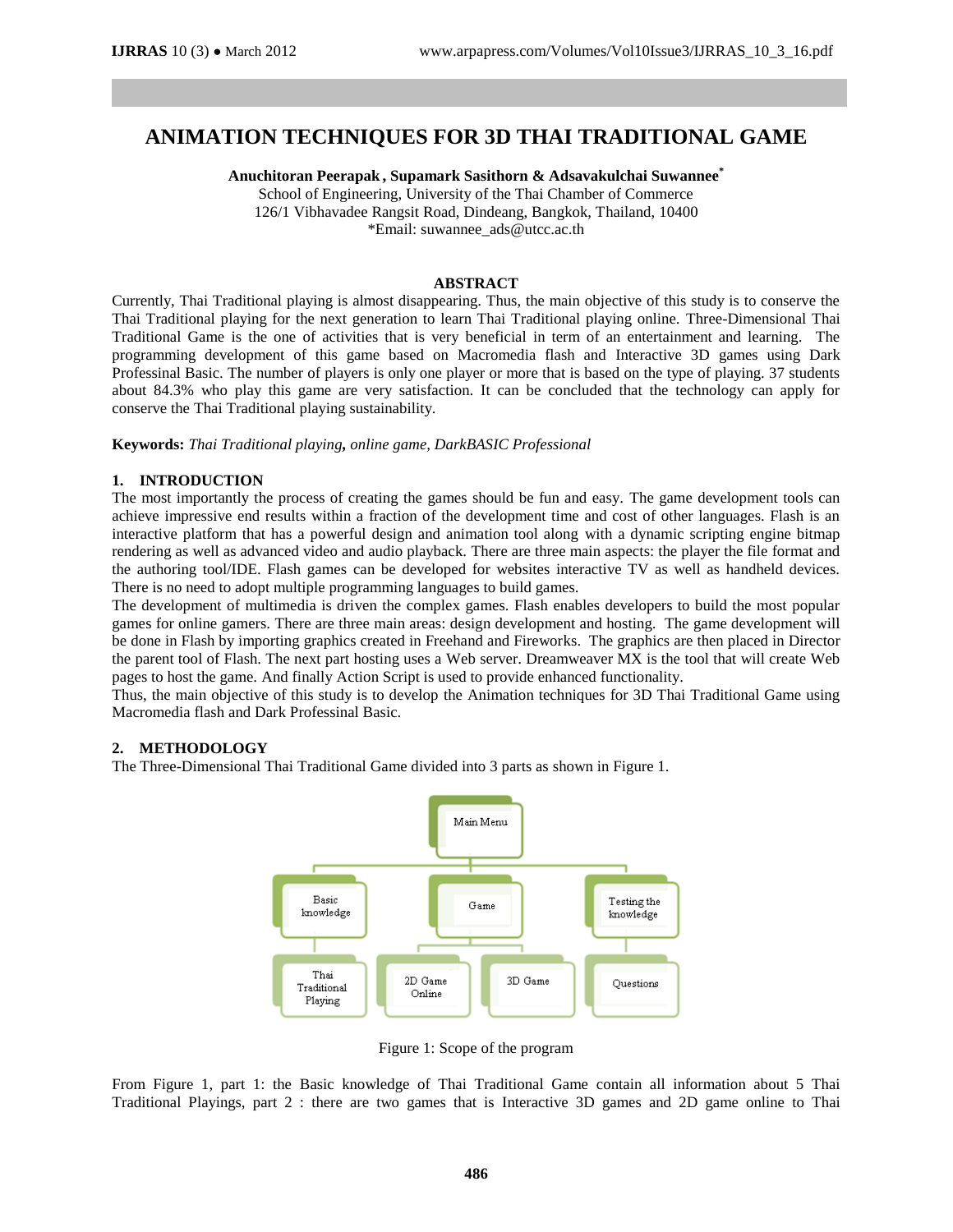Traditional Game Practices and part 3: there are more than 10 questions for testing the knowledge of Thai Traditional Game.

Animation techniques for 3D Thai Traditional Game Practices consisted of several steps as following:

- 1. Data collection in the basic knowledge of Thai Traditional Game
- 2. Interactive 3D game to Thai Traditional Game Practices Program structure design as shown in Figure 2.
- 3. Screen and actors development design as shown in Figure 3.
- 4. Testing development design



Figure 2: Interactive 3D games to Thai Traditional Game Practices Program structure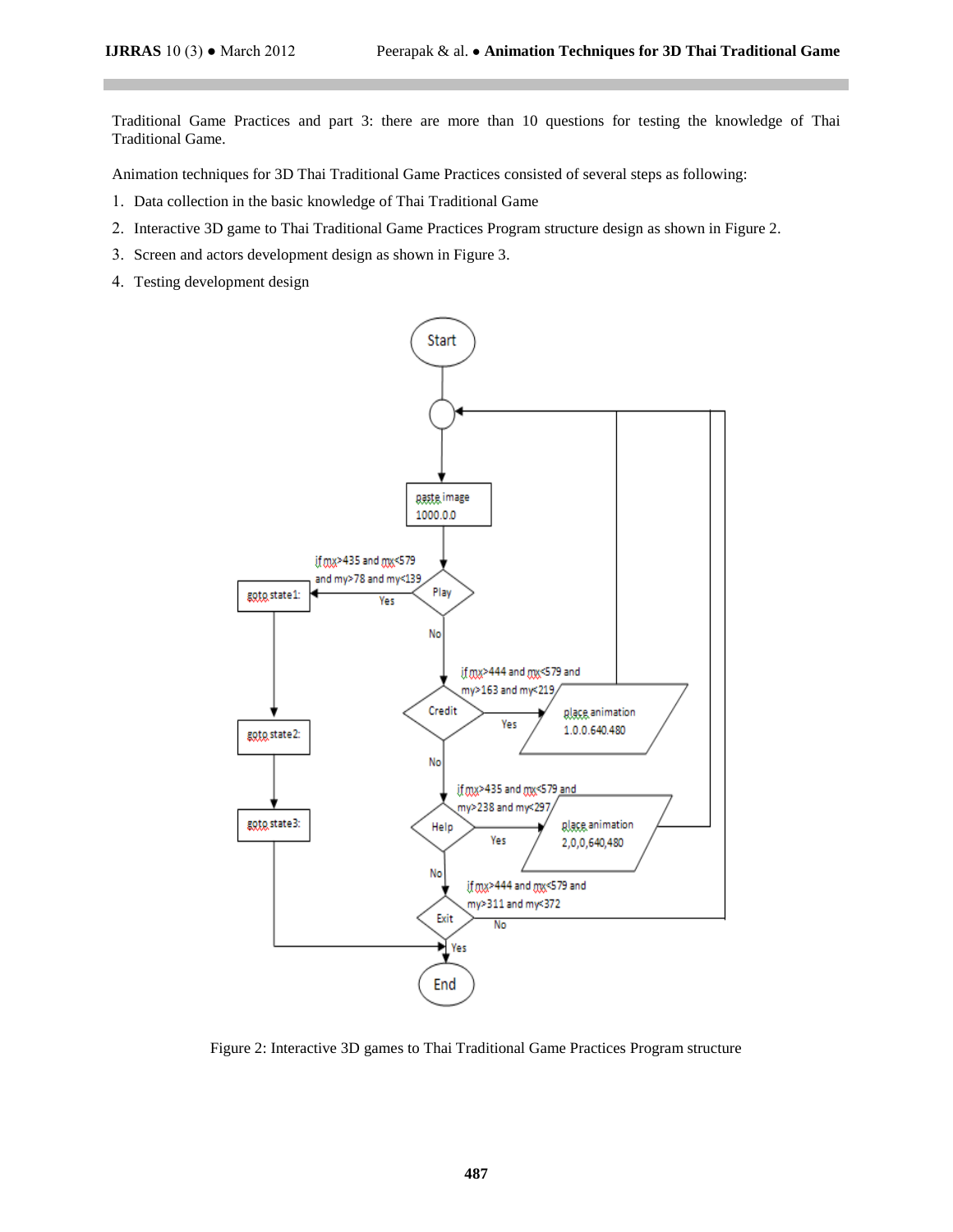F





Figure 3: Screen and actors design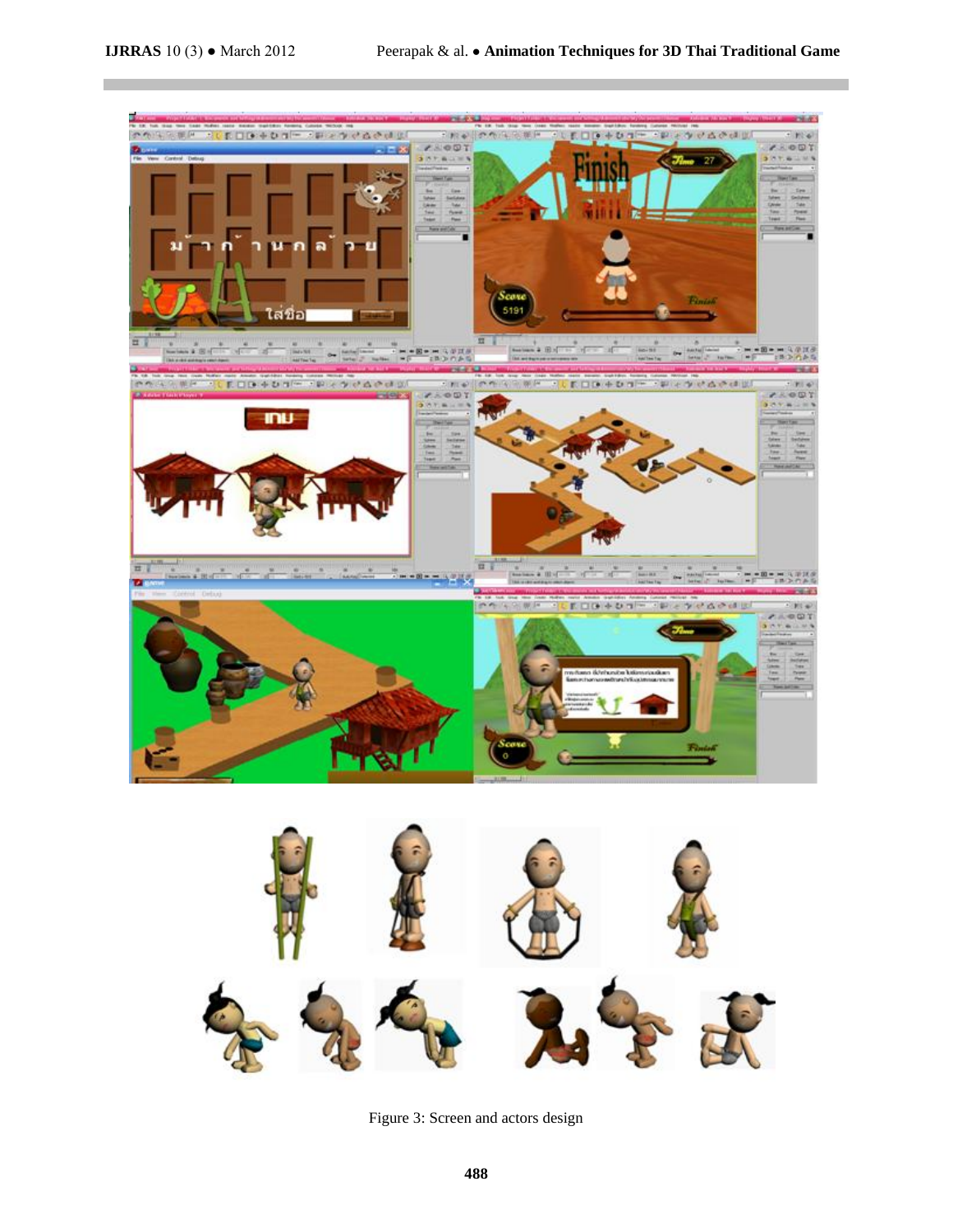Integrates almost all features for developing a game is a great interactive learning practices tool. To develop the tutorials inline is shown in Figure 4 that can be used as guides. Flash interface is ideally suited to both designer as well as developer who have fun while creating the game. To apply to a level production pipeline for games. By the end of the program, we had identified steps to test the understand of Thai Traditional game to produce a great deal of ownership for improvements to the kids doing the playing interactive games as shown in Figure 5.



Figure 4: Basic knowledge of Thai Traditional game



Figure 5: Testing for understanding the Thai Traditional game